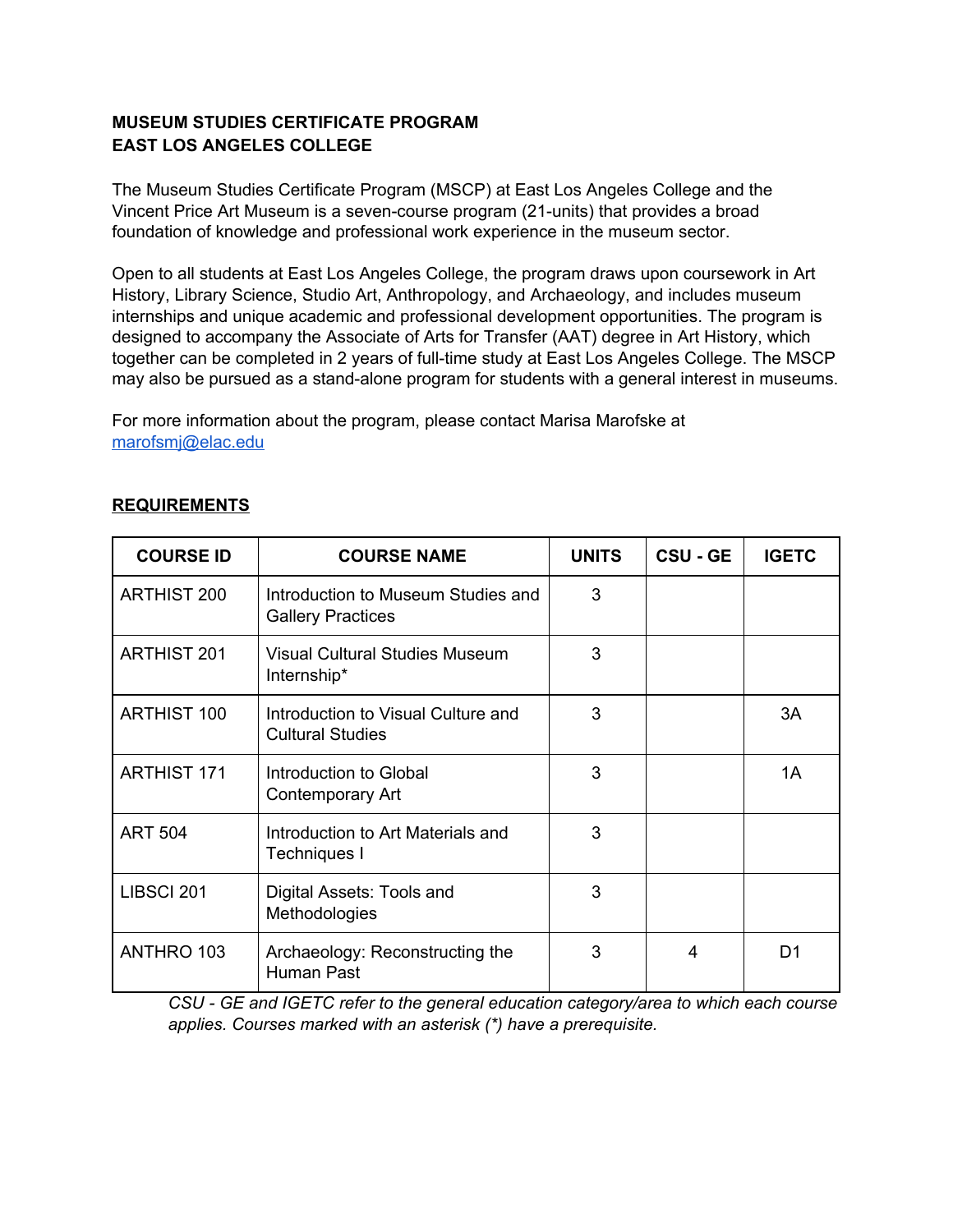### **COURSE DESCRIPTIONS**

#### **Art History 200**

### **Introduction to Museum Studies and Gallery Practices**

(3) CSU, Advisory: English 101

LECTURE, 2 HOURS; LABORATORY, 2 HOURS

This is an introductory course about Museum Studies and Gallery Practices including, but not limited to, the history and philosophy of museums; the social, economic, and political trends that shape museums; the staffing, management, and financing of museums; and the multiple functions of museums, such as the collection and care of objects, exhibition design and interpretation, education programs, research activities, library collections, and public relations. The course also includes curatorial strategies, exhibition design, proper handling of artworks and their installation, gallery preparation and maintenance, gallery lighting, production and distribution of press releases, announcements, exhibitions lists, and related

gallery literature. Students personally engage with museum professionals, including: Department directors, curators, registrars, conservators, collection managers, educators, exhibit designers, and art preparation staff.

#### **Art History 201**

#### **Visual Cultural Studies Museum Internship**

(3), CSU, Advisory: English 101 Prerequisite: Art History 100, Art History 200 LABORATORY, 10 HOURS

This course is a faculty-mentored independent study in visual cultural studies at a participating museum. Participating institutions should commit to a visual cultural studies approach to education, curation, management, and public service. This course requires lab hours on-site and the sponsorship of a research project or paper with an ELAC faculty mentor. Internships and areas of research may include, but are not limited to: Communications and Marketing; Research; Education; Curation; Design; Conservation and Restoration; Registrar; Management; Development; History and Theory of Museums; In-depth study on an area of specialization relating to the museum's mission.

#### **Art History 100**

#### **Introduction to Visual Culture and Cultural Studies**

(3) UC:CSU IGETC Area 3A, Advisory: English 101 LECTURE, 3 HOURS; LABORATORY, 1 HOUR

This introductory course explores visual representations across cultures and various media from prehistory to the present. Emphasis is placed on postmodern forms of visual communication, which include advertisements, film, YouTube, the Internet, fashion, music videos, posters, and other visual forms of communication. Situating the visual contextually requires investigation into other forms of cultural constructs, and may include study of ideology, commerce, power, religion, diaspora, gender and sexuality, politics, space of production, and memory.